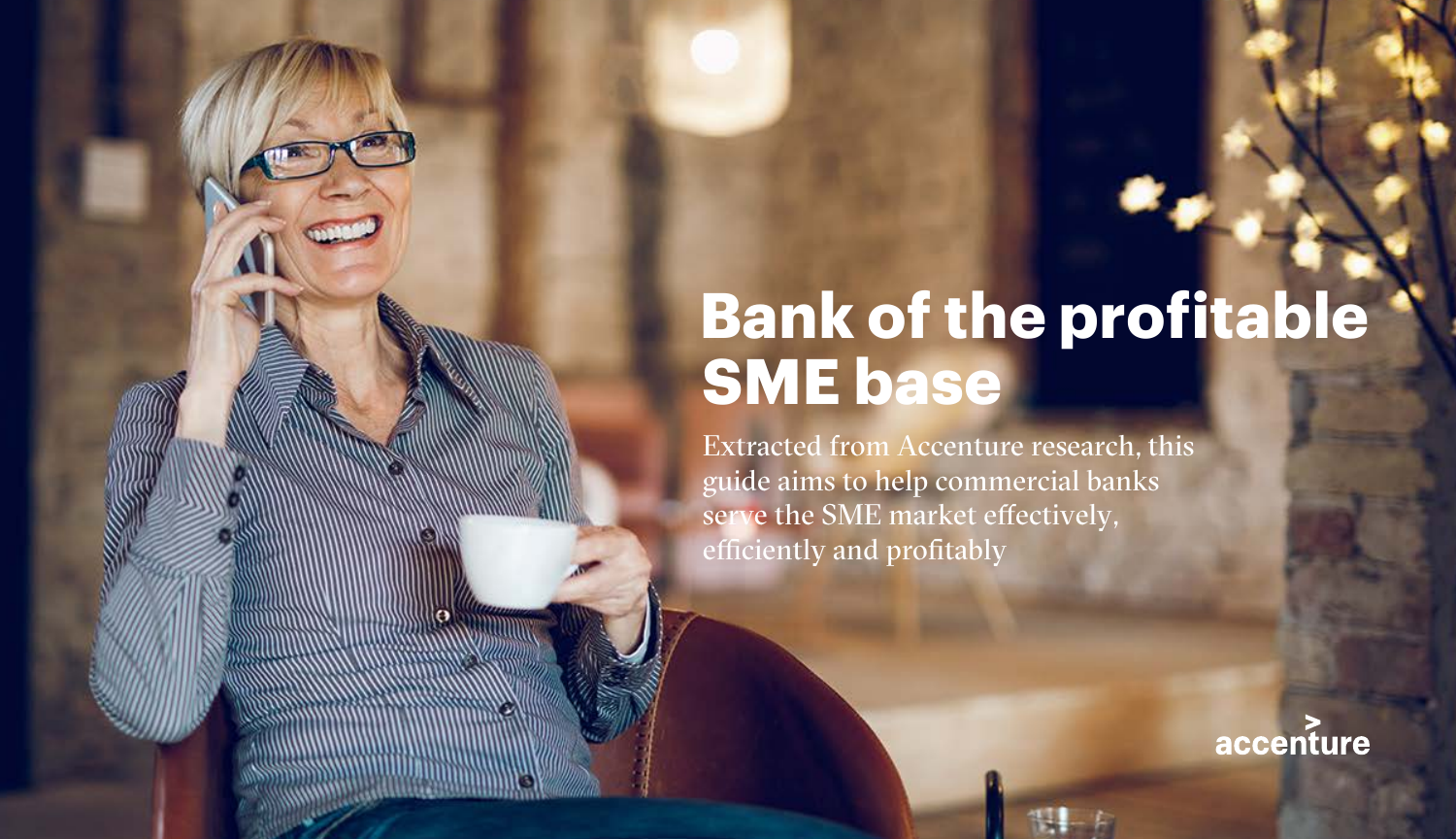## **Finding the sweet spot between heroic service and bank profitability**

#### In the COVID-19 economy, businesses need banks like never before.

It is an opportunity for commercial banks to do good—be personal partners to the most viable small and medium enterprises (SMEs) and succeed together with them. This guidebook draws on our recent global survey of commercial bank executives and 1,300 small to medium enterprises, to offer actionable advice for banks seeking to do the right things for their customers. It includes recommendations that can save the bank money and increase margins.



SMEs continue to be the backbone of most countries' economies around the world. They represent an extremely large and highly diverse customer segment with tremendous profit and growth potential for banks. Across core countries in Europe, for example, SMEs account for 20% of total bank loans or roughly €102 billion (US\$121 billion) in revenue.



Yet, many banks have struggled to attract, retain and serve SMEs while also satisfying their shareholders; most have seen a drop in their pre-tax return on equity for the SME segment. Our analysis shows that only 30% of large banks are achieving sustainable positive returns in their commercial banking units.



Banks' primary hurdles to profitability in the SME segment? Compressed margins, high cost to serve, ineffective segmentation criteria and mismatch of services to SME needs. Although not surprising, these hurdles are being emphasized and, in some cases, amplified by COVID-19's economic impact.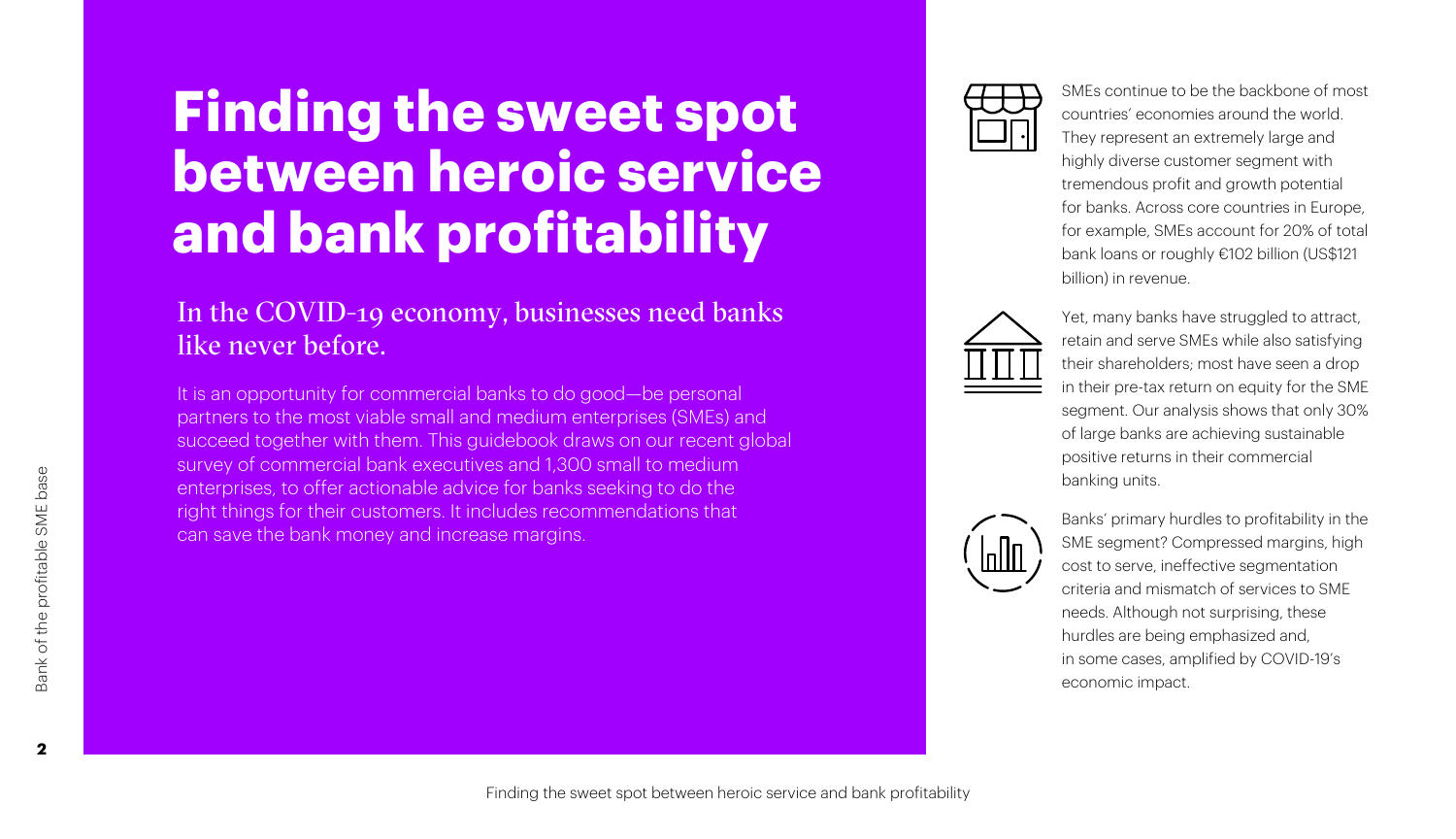To address the hurdles profitably and meet SME needs in today's context, we believe winning commercial banks will refine the way they present and execute key traits. Banks must be more empathetic, responsive, focused and efficient—all enabled by five core strategy, technology and data levers we've identified, as shown in Figure 1.

Below are our key survey findings that relate to these winning characteristics and how they can help banks profitably support and serve the SME market.

#### **Figure 1. Four key traits of a winning digital commercial bank**

#### **1. Empathetic**

- Proactive and pre-emptive
- Fair at all times
- Trusted
- Forward-looking

#### **3. Focused**

- Value-obsessed
- Seamless in delivering enhanced propositions
- Hyper-personalized, hyper-relevant



#### **2. Responsive**

- Deep customer understanding
- Active customer engagement and feedback
- Proposition flexibility
- Affordable innovation coupled with operational agility

#### **4. Efficient**

- Accelerated technology transformation
- Data-driven operating model
- AI, machine learning, intelligent automation and cloud tooling
- Third-party activation and integration

**"The SME segment is too important and strategic for the bank to ignore...any perception that our bank does not support SMEs might have long-lasting negative repercussions."**

Large European Bank

#### **Five core strategy, tech and data levers**



**Relevant propostition underpinned by clear purpose**





**Data-driven operating model enabling analytics and data supremacy**



**Openness to** 

**ecosystems and best-of-breed technology & partnerships**

**capitalize on digital** 



**Empowered bankers, optimizing the potential of "Human + Machine"**

Finding the sweet spot between heroic service and bank profitability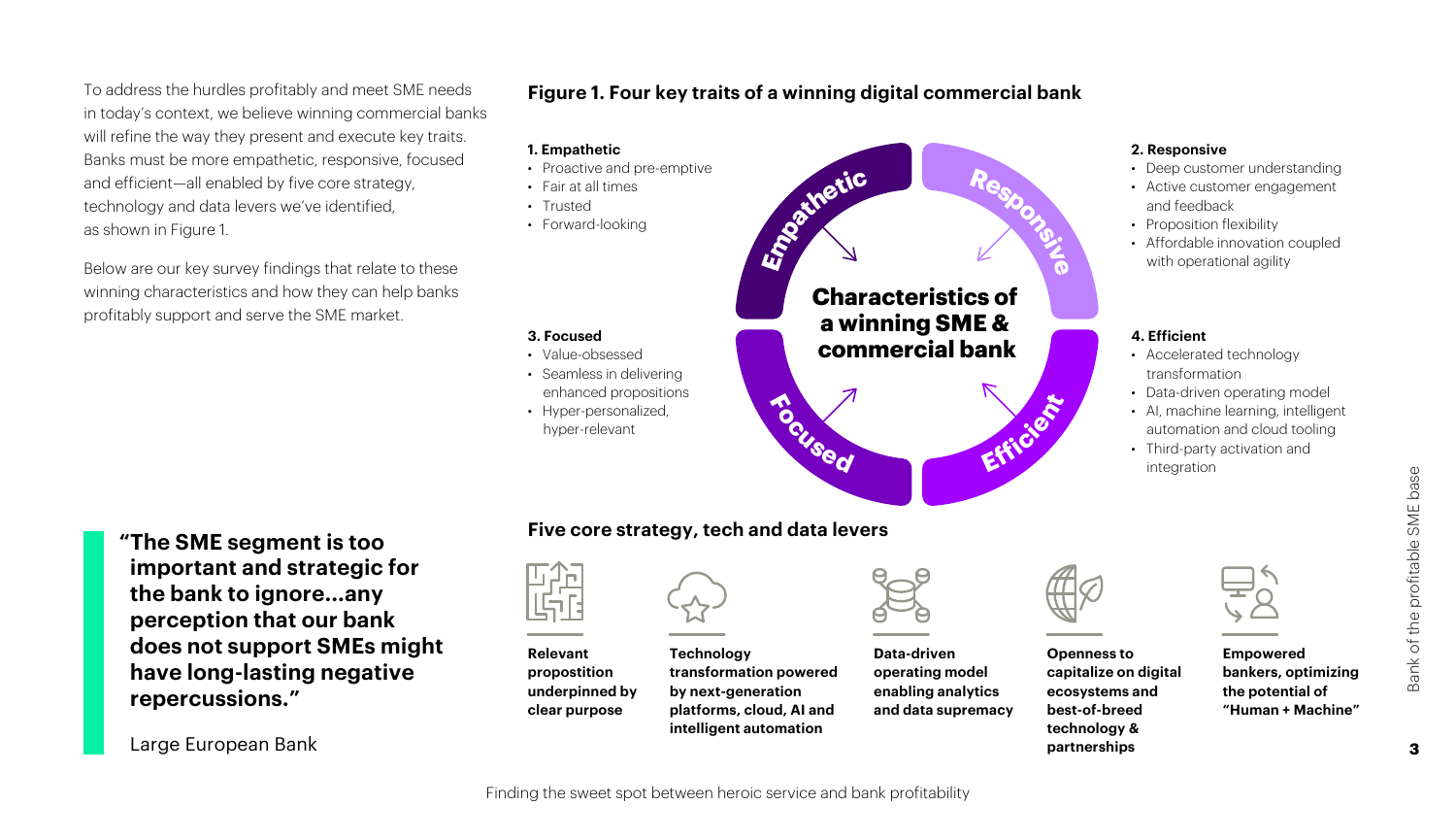# **Empathetic**

A bank that embraces its purpose, puts itself "in the shoes" of its small and medium business clients, and then acts boldly to help them be successful in very authentic and empathetic ways, will win the hearts of SMEs for the long haul.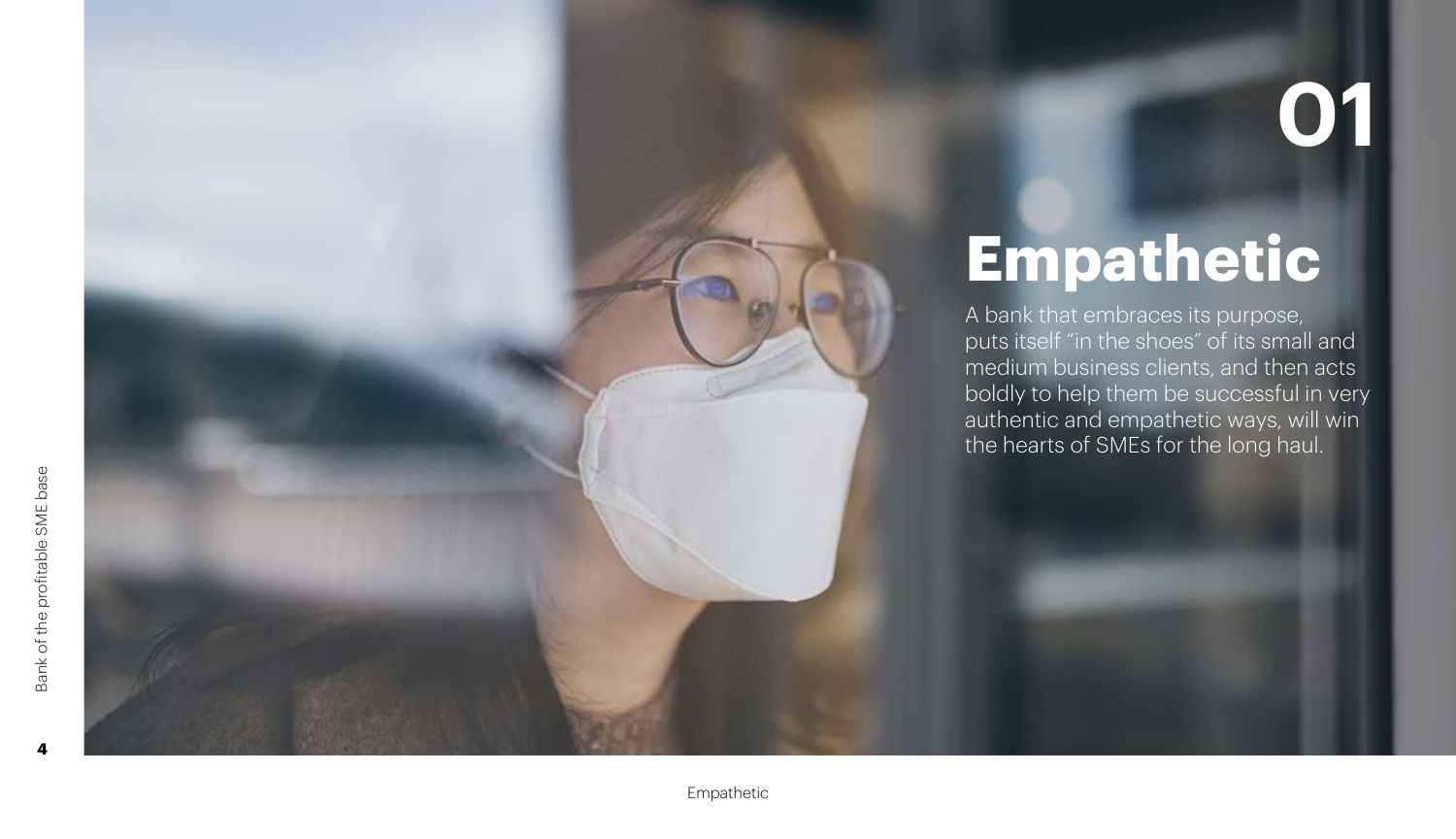#### **An empathetic bank is...**

- Proactive and pre-emptive in engaging with its business customers throughout the credit cycle.
- Fair at all times, balancing the need to help businesses while delivering against stakeholder expectations.
- 
- Considerate of the COVID-19 context for SMEs SMEs thrive.

# **42%**

of SMEs surveyed believe alternative providers can offer a better service than traditional banks.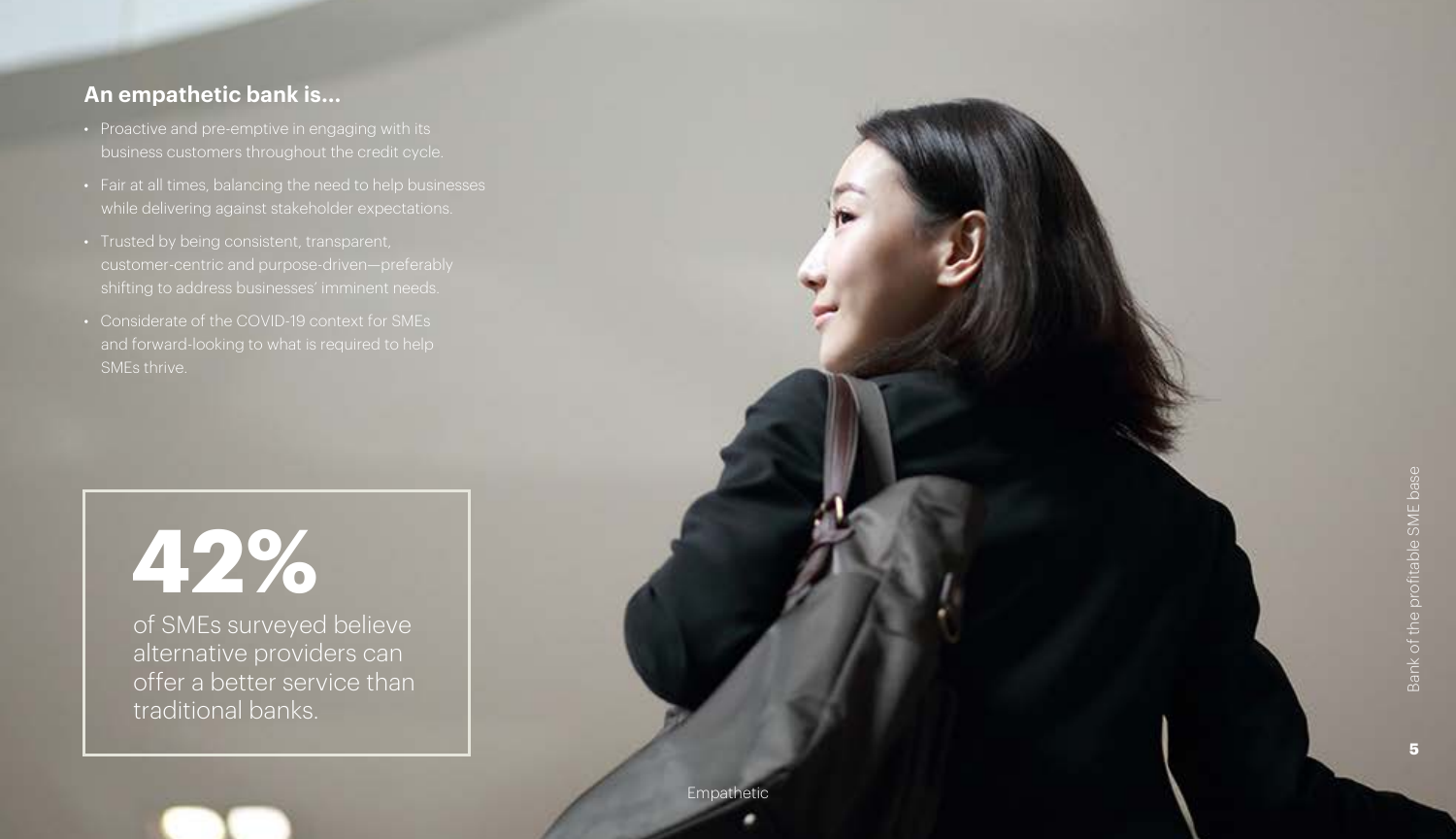#### **Why it matters more now**

- Through no fault of their own, half of all SMEs we surveyed in May have seen a significant decrease in sales.1
- Bankers we talked to expect 10% to 30% of SMEs to go bankrupt due to the lack of cash flow and disrupted supply chains brought on by COVID-19.
- Banks have not managed to improve SME clients' perceptions of their services, leaving SMEs feeling overlooked in the midst of the crisis.

For example, SME respondents we polled in May downgraded slightly their main bank's digital banking and relationship management (RM) services.

- Failing to provide what SMEs value—our research says it's primarily the availability of digital banking services, transparency and affordability of banking fees, and faster, higher-quality services—leaves space for eager competitors to address SME needs and give them what they want.
- Unlike in the past, when banks had been stable and unchallenged in serving the SME segment (because the hurdles made it tough to enter without a strong model), SME banking is becoming fragmented as alternative lending and new players in FX and supply chain finance gain relevance. More than 4 out of 10 SMEs (42%) believe alternative providers can offer a better service than traditional banks.

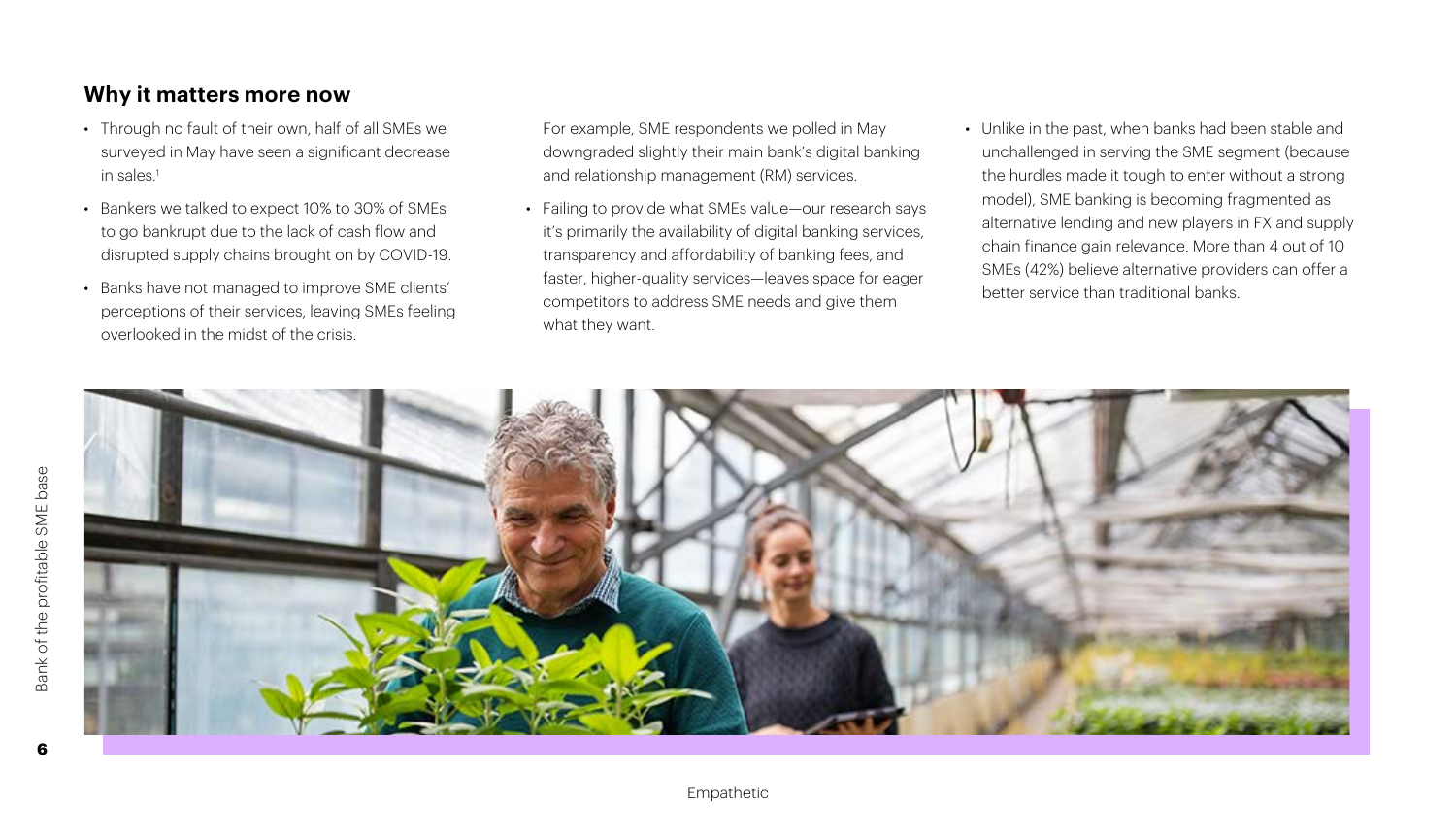#### **Where it's being done**

- Barclays recently launched its Back to Business online toolkit to SMEs in the UK. 2 The platform, developed in partnership with Cambridge Judge Business School, offers business owners an easy-to-follow course on topics ranging from managing cash flow and debt to navigating unexpected business challenges to help entrepreneurs get back on their feet.
- Aspiring to be an empathetic bank, Asia Digital Bank Corporation is teaming with Tencent Cloud to better serve SMEs in Asia with tailored financial solutions and money management tools.<sup>3</sup> It is focusing on inclusive and green finance and on creating a regional flagship digital bank based in Singapore.

**"SME clients will become much more sensitive and will move away from the relationship banking model, as there were too many instances across all banks which made it clear that the assumed 'two-side loyalty' simply is not in place. SMEs were left alone and that will be remembered for a long time."** 

Large Global Asian Bank

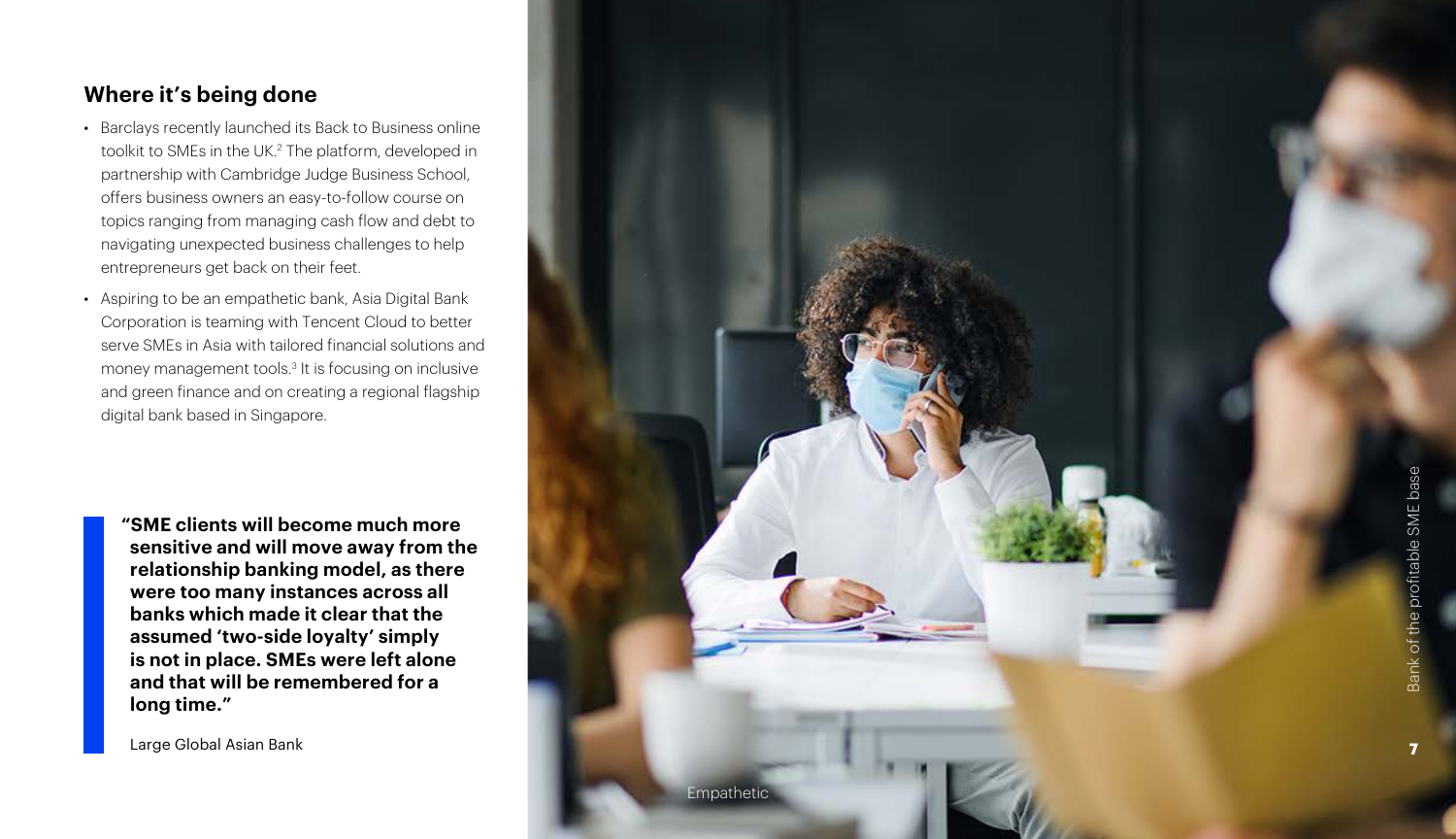# **Responsive**

A bank that reshapes its segmentation and interaction models can gain a richer understanding of SMEs and can respond to them in more relevant ways by matching its services to their needs. This delivers maximum value to both customers and the bank.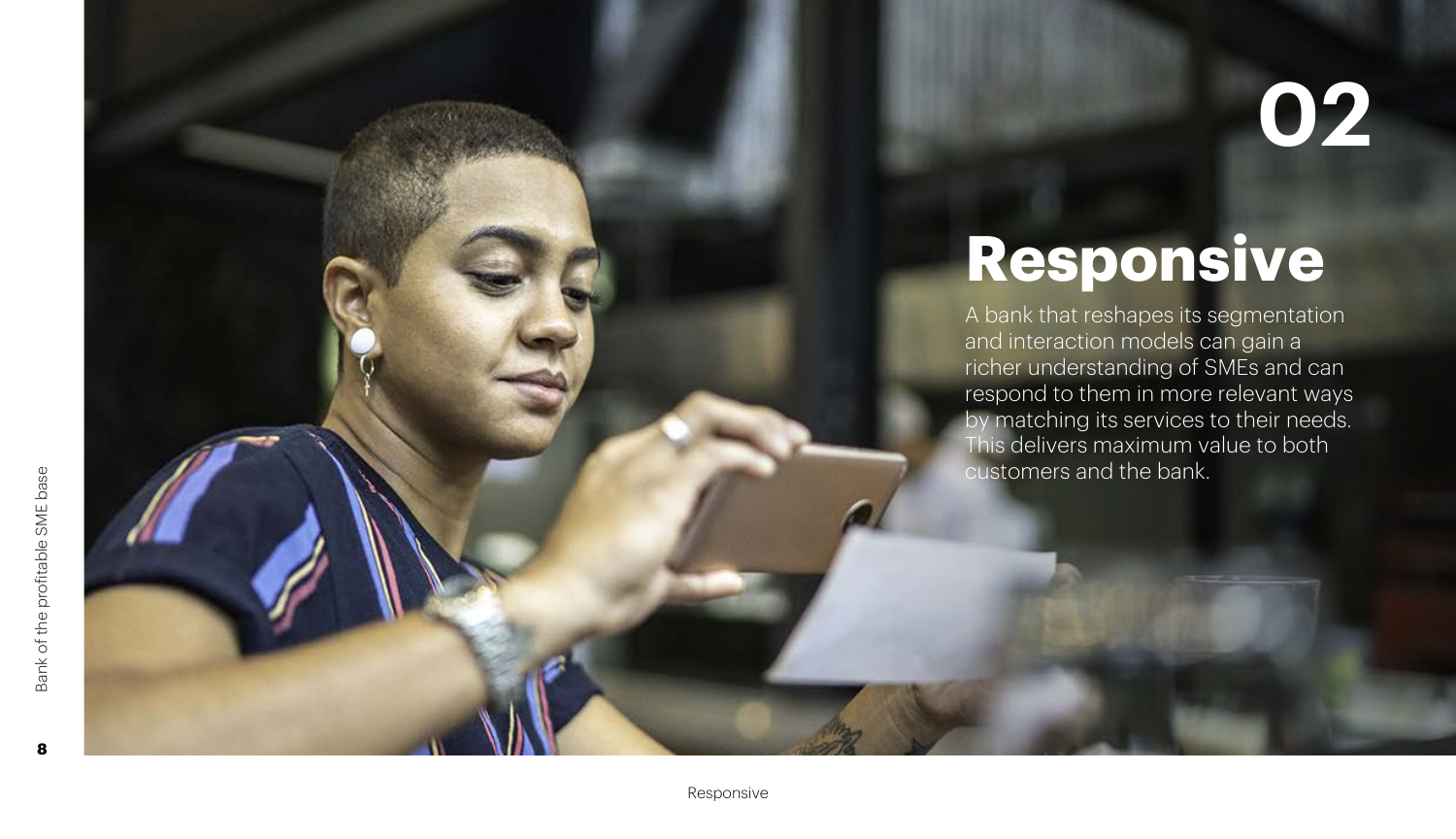#### **A responsive bank has...**

- A deep understanding of business customers' needs, sensitivities, behaviors and such, beyond traditional segmentation criteria.
- Active client engagement with feedback loops that collaborates with customers to create their best financial solutions.
- Proposition flexibility that shows up in its products, pricing, channels and service models, seamlessly optimizing its offerings.
- Affordable innovation coupled with operational agility to remain relevant and respond much faster to SME needs.

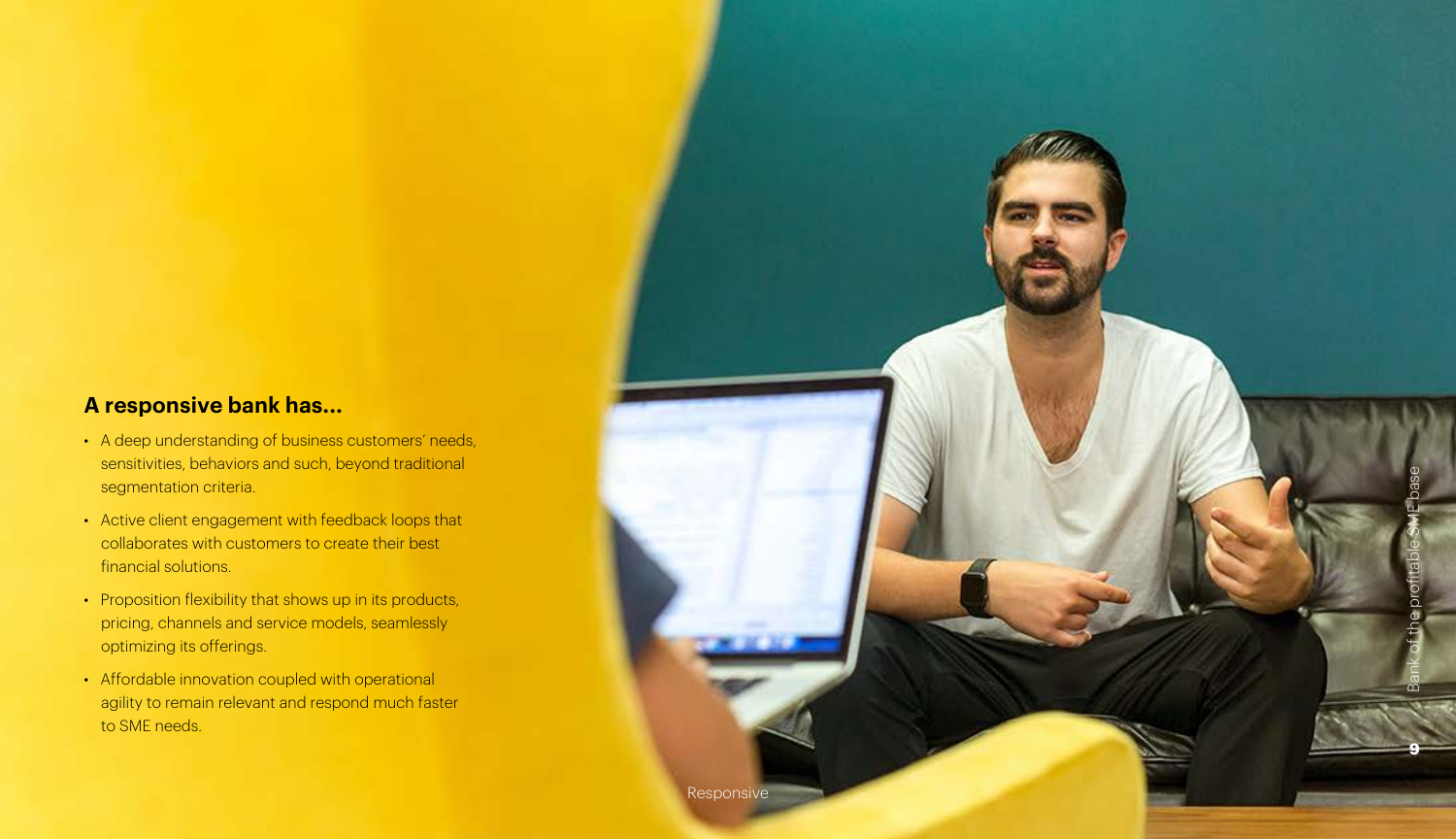**"Acquiring more clients and revenues will be conducted differently after the crisis.Priorities will need to be reviewed as to which clients RMs should go after and what products will in the new normal be standard and profitable. This work has not started yet."**

Large Financial Institution, North America

#### **Why it matters more now**

- Traditional segmentation techniques are no longer effective in meeting the fluid and varying nature of SME customers' characteristics and needs, making it difficult for RMs to add value to them.
- Across the commercial banking industry, segmentation of SME customers tends to be inconsistent and unclear. It can be typical for small businesses to be served by the retail side of a bank, whereas medium-sized enterprises are directed to the commercial side. We also found that 60% of banks strongly link traditional offerings with their capital market offerings or advisory services.
- The vast majority (85%) of banks we surveyed use revenue as their segmentation basis, sometimes augmented with additional criteria such as loan exposure, deposit and owner's wealth. The rest use other criteria, such as EBITDA and business debt.
- Such segmentation approaches can lead to underfunding of the segment and rigid strategies that don't give RMs enough insight to address the varying needs of SME customers.

• The bank's servicing level depends on the category into which a SME falls. For example, a few bank respondents suggested that small businesses are served digitally or at the branch level, while RMs can cover as many as 200 of them. Bankers indicated that medium businesses are typically served by RMs with a book of approximately 100 customers.

#### **Where it's being done**

• Bridgeway Capital launched a COVID-19 Response Fund to make patient and responsive capital available to small businesses and non-profits in western Pennsylvania that may not be adequately supported by other economic recovery efforts.4 The fund offers low-interest loans with flexible payments to entrepreneurs, with preference to small businesses that are owned by minorities, women or veterans.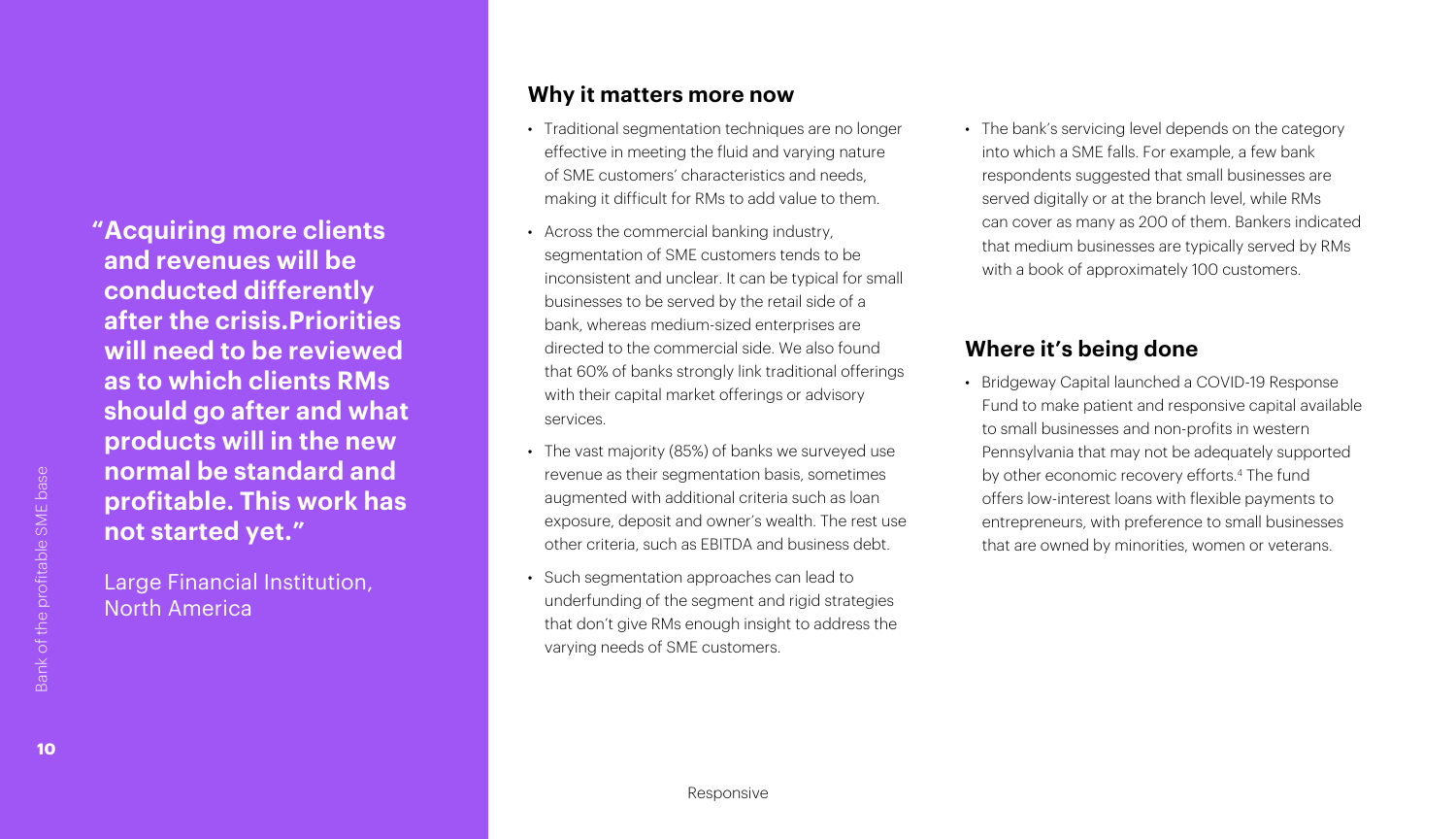## **Focused**

A bank that is data-driven and automated in the way that it serves SMEs remotely, providing tailored outreach and personalized offers, can focus more on helping businesses emerge stronger after COVID-19.

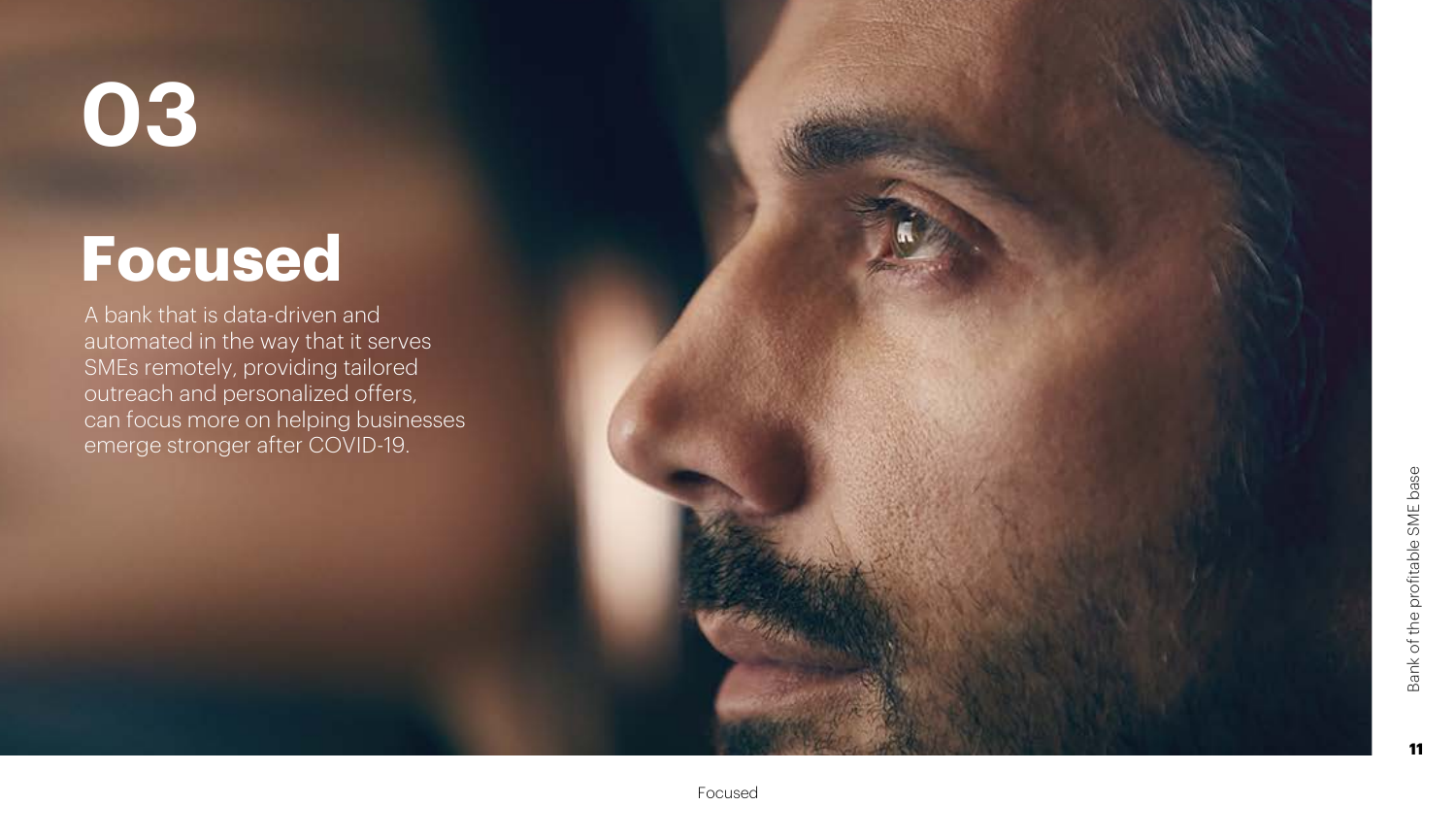

#### **A focused bank is...**

- Obsessed with creating value for both the customer and the bank, drawing on data-driven insights to effectively prioritize scarce resources.
- Able to seamlessly offer enhanced propositions to the most valuable and viable business customers.
- Committed to personalized service, having abandoned its one-size-fits-all mindset to provide the "right" service to its customers.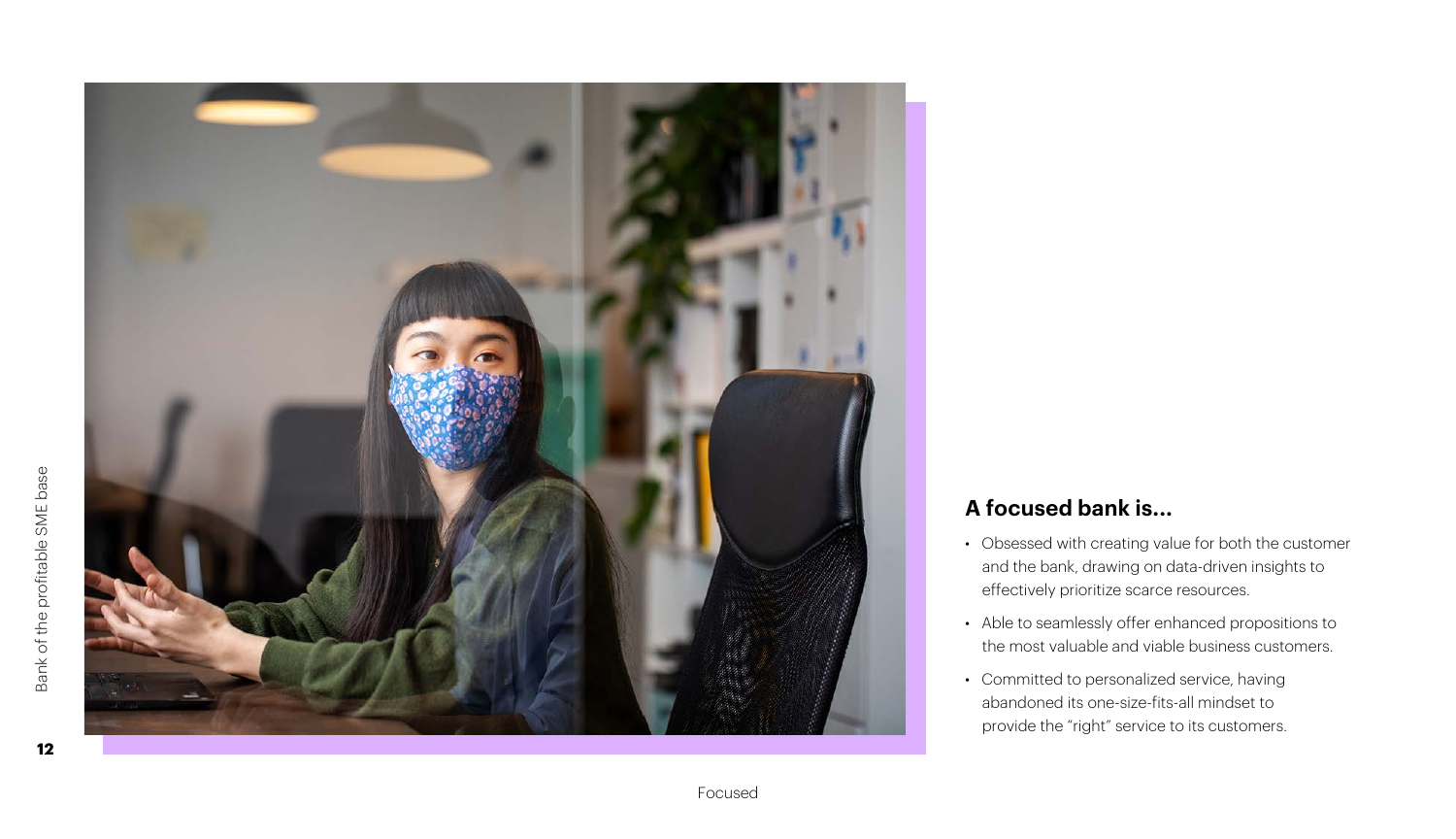#### **Why it matters more now**

- The SME segment is a broad market with a wide variety of needs and preferences. For example, 52% of sole traders are satisfied with simple financial products and services, while only 14% of medium-sized SMEs would regard that level of service as adequate.
- The diversity in the SME segment is causing banks in general to miss the mark in understanding and addressing customers' needs. For example, while 62% of SMEs we polled currently receive or would consider receiving access to remote advisory services, banks believe that remote advice is not scalable. Only 25% of SMEs have given a "very good" rating to RMs post COVID-19, possibly because banks' rigid segmentation criteria impede RMs from providing SMEs with the service they want.
- The bottom line? SMEs are either overserved or underserved, which delivers optimal value to neither customers nor banks.

#### **Where it's being done**

- OakNorth Bank has developed a platform that supplements historical data sourced from borrowers with scenario analysis, using technology and massive data sets to model a forward-looking view that's informed by industry benchmarks, macroeconomic drivers and business-specific scenarios. For restaurants, as an example, the platform summarizes qualitative text data, like sentiments expressed in customer reviews and its social media following, and turns that summary into scores which are more readily included in its holistic credit analysis.
- Digital SME lender Lidya offers loans as small as \$150 in Europe and Africa through an easy and inspiring lending process.<sup>5</sup> Its algorithms process nearly 100 data points to assess credit risk—evaluate the businesses, build a credit score unique to each business, and disburse loans in 24 hours or less.

**"Remote advice is not scalable; the only scalable model is creating a resource center to push out information to customers in real time around topics of interest… The bank has all the data internally to customize advice."** 

Large Bank, North America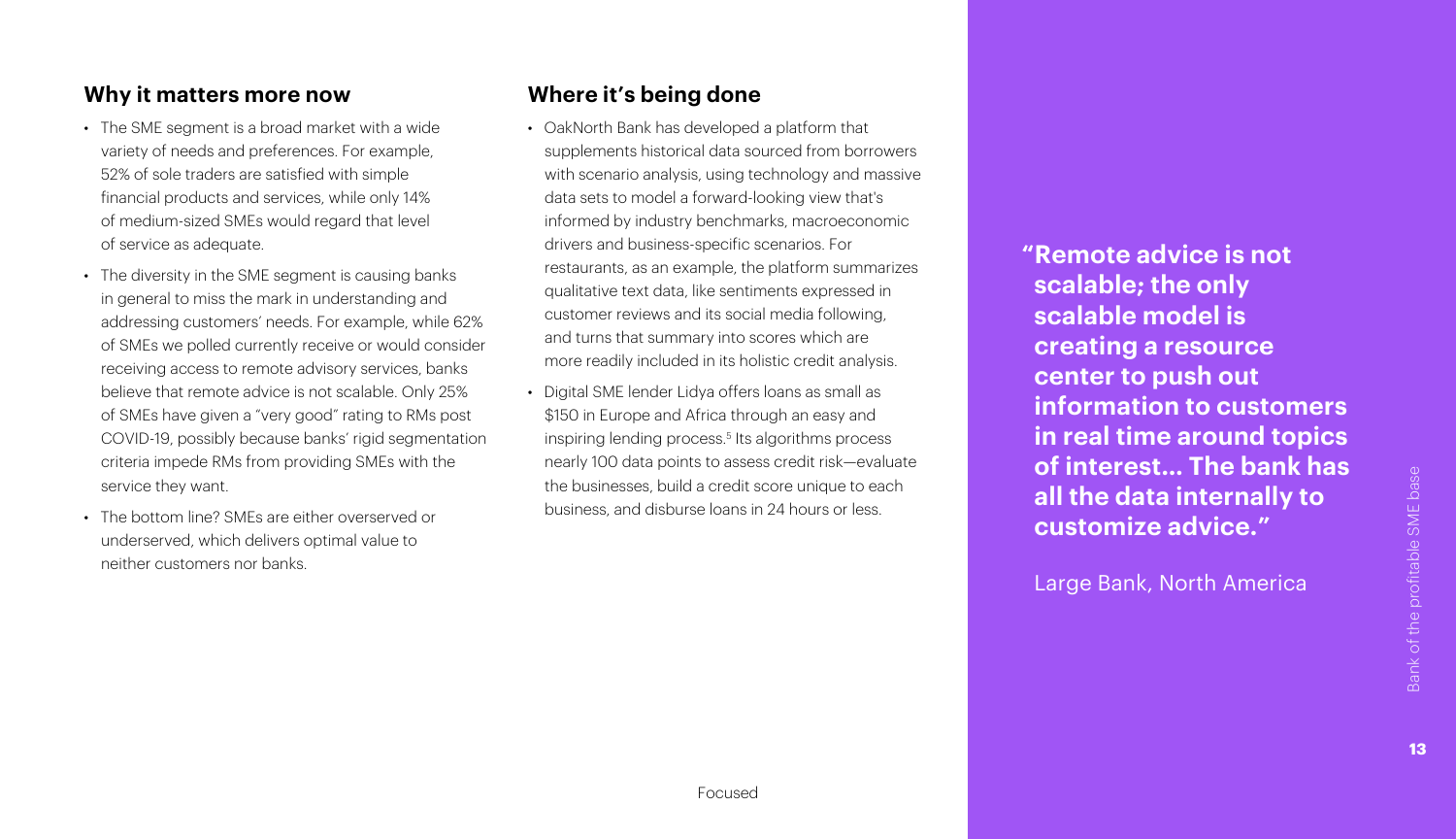## **Efficient**

A bank that optimizes customer-facing ecosystems, collaborating within a network of interlinked companies, can improve its operating model and drive efficiency.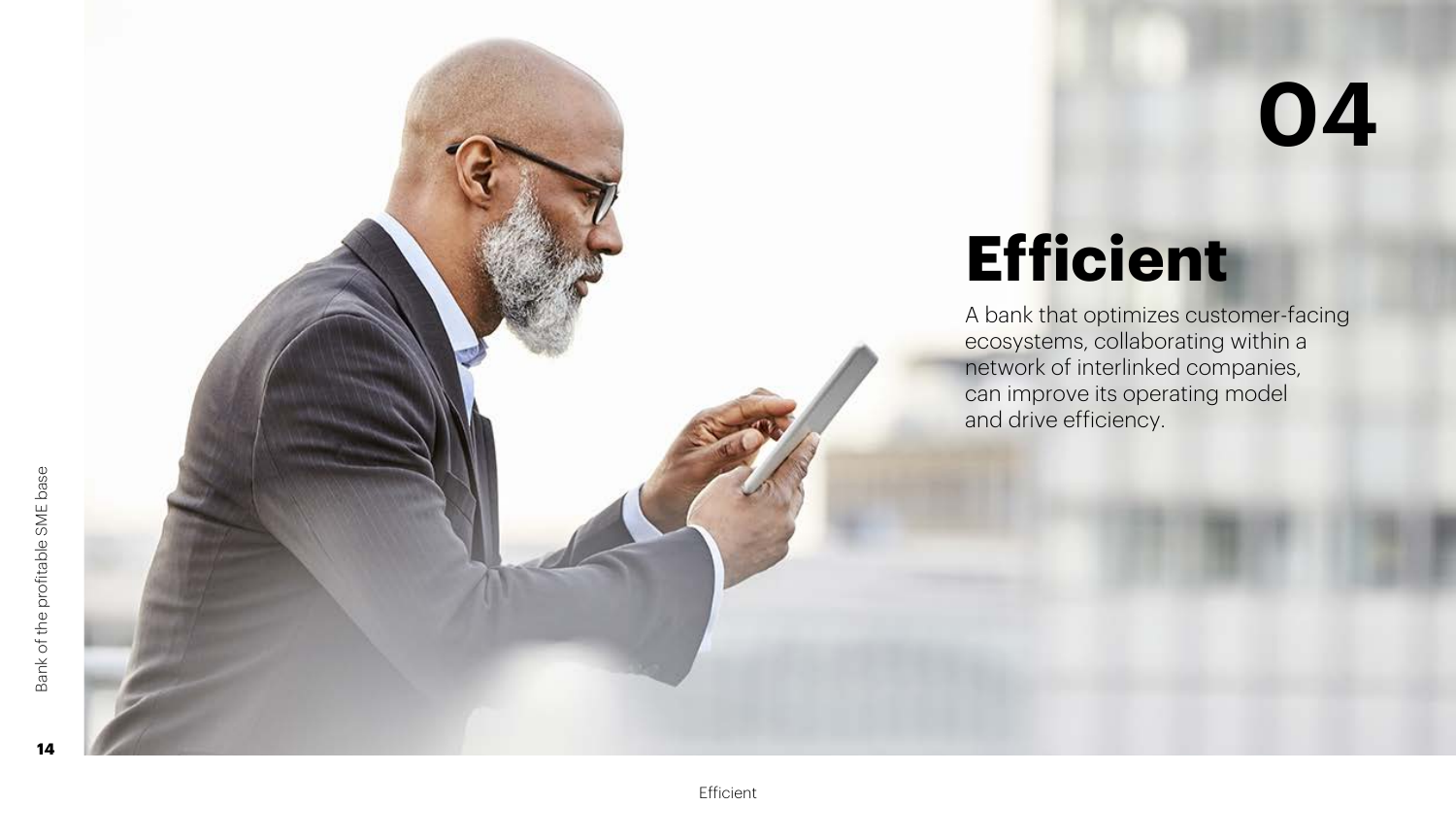#### **An efficient bank prioritizes...**

- Acceleration of technology transformation to unload legacy baggage.
- A data-driven operating model to support continuous internal improvements and cost leadership.
- Sophisticated application of relevant AI, machine learning, intelligent automation and cloud tooling.
- Efficient third-party activation and integration to effectively partner for best-in-breed capability.

#### **"The bank will experience 5% to 10% reduction in FTEs in the coming three years…"**

Large Corporate and Institutional Bank in the UK

#### **Why it matters more now**

- A strong rise in costs (including strategic initiatives, goodwill impairments, technology investments and operating expenses)—8.1% in Europe and 6.3% in growing markets, like Latin America—is contributing to the global decline in commercial banking efficiency.
- Complex, manual processes with data and work redundancies increase banks' time to respond and keep costs high.
- New and increasing regulatory requirements, such as those for KYC and the Patriot Act add to the compliance effort and cost.
- The SME customers of the banks we surveyed use, on average, fewer than five banking products each. However, they tend to be needy and, as such, are frequent users of higher-cost channels—particularly branches and RMs.
- RMs typically meet with SMEs in-person and report back to them as much as possible to prevent negative financial outcomes like loan defaults and bankruptcy. Even in post-COVID-19, with RMs working remotely, the traditional RM model will be inefficient for SME customers, particularly for those banks whose RMs have yet to be fully digitally enabled.

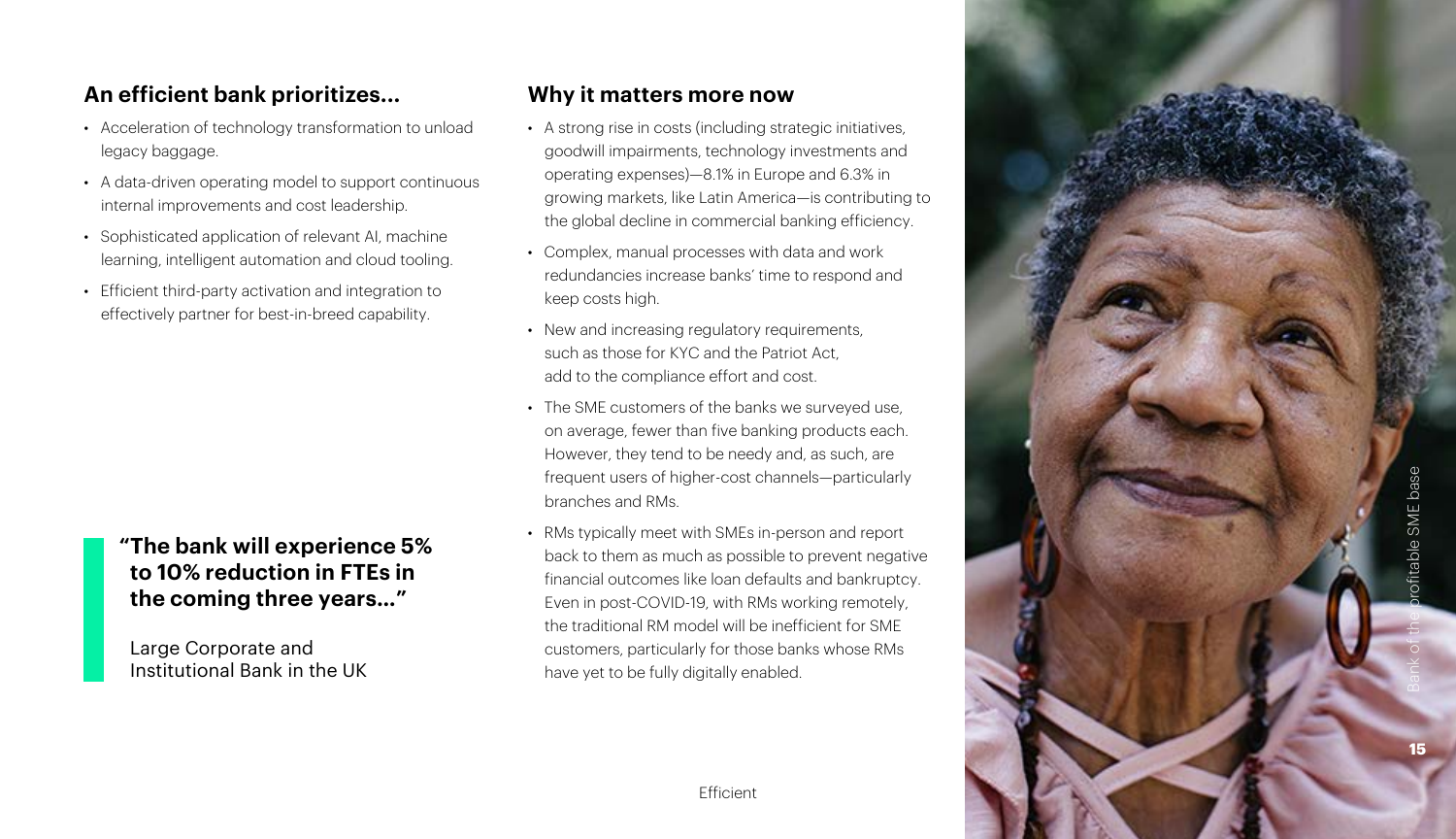#### **Where it's being done**

- Top lenders in India are partnering with Google to launch SME lending on the Google Pay for Business app, expected before the end of the year.<sup>6</sup> Banks stand to gain a wider reach of customers and better credit analysis capabilities.
- DBS Bank is partnering with cloud software provider Infor to integrate digital trade financing capabilities into the Infor Nexus global network of more than 68,000 businesses, offering "faster" and "more cost efficient" funding options for SMEs.<sup>7</sup>

**"Banks are eager to improve their competitive positioning by collaborating with the right fintech companies and other partners whenever possible, on an exclusive basis so that their investment pays off."** 

Large Financial Services Company in Brazil

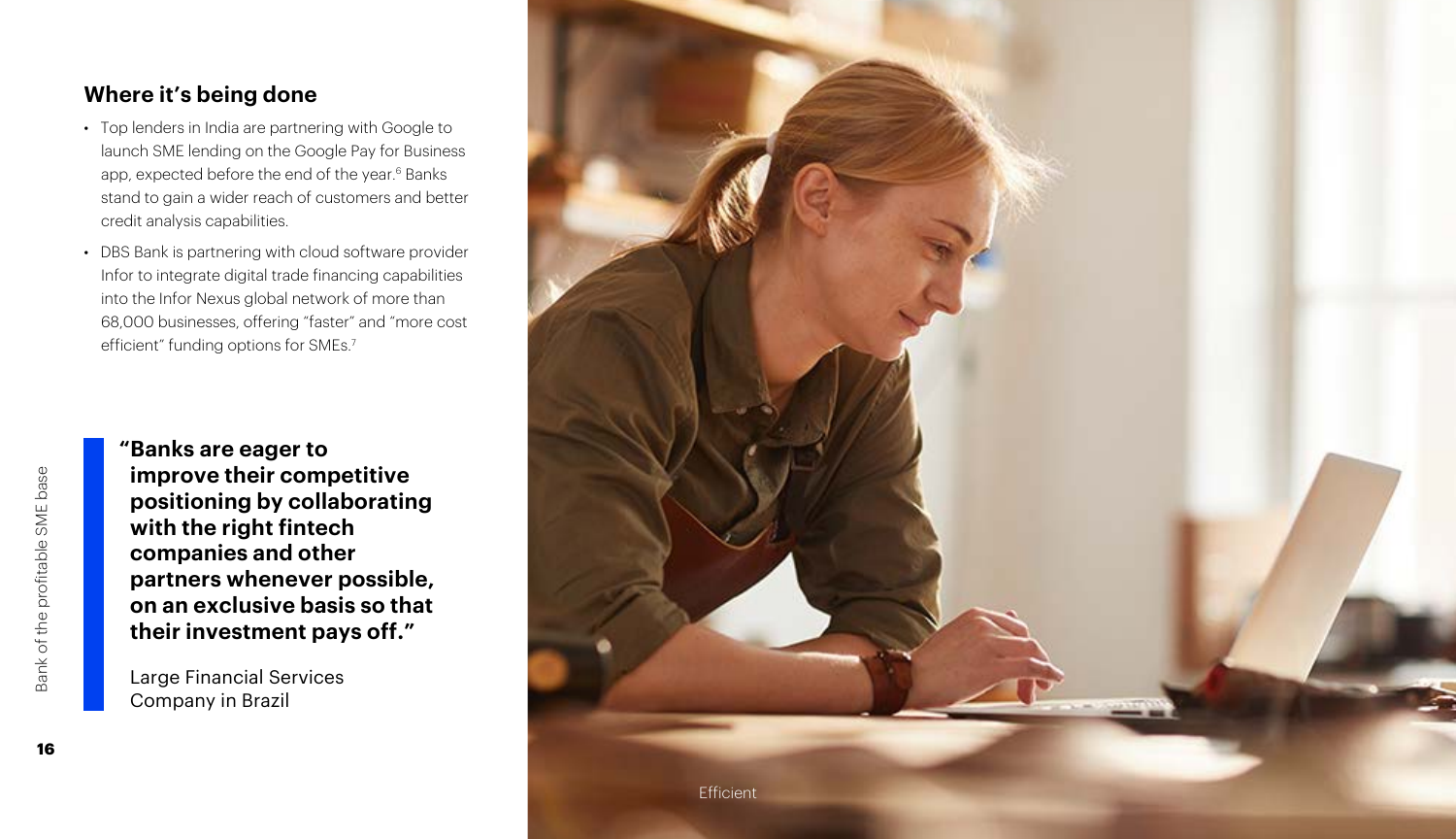### **Five enabling levers: How ready are you to pull them?**

These traits of a winning commercial bank can be acquired by exercising...

#### **A relevant value proposition**

underpinned by a clear purpose. What is your bank's aim? How does it resonate with customers and their needs, and build their trust in the bank?

#### **Technology transformation**

powered by next-generation platforms, cloud, AI and intelligent automation. Which of your key processes, such as onboarding, KYC and credit decisioning, would return higher payoffs with intelligent tools, automation or direct integration with corporate banking and ERP? How would ruthless and efficient legacy decommissioning boost your bank's efficiency and responsiveness?

#### **1 2 3 4 5 A data-driven operating model** that enables analytics and data supremacy. How well is your bank using data-driven insights and decisioning to focus on right-sizing customer offers and capturing the most value potential?

#### **Openness to capitalize on digital ecosystems** and

best-of-breed technology and partnerships. What new or enhanced capabilities could your bank obtain to help it be more competitive? How might such collaboration accelerate your bank's innovation, reduce operational risk, expand the value chain or monetize existing capabilities?

#### **Empowered bankers, optimizing the potential of "human + machine."**

How might smart tooling, machine augmentation, virtual agents and next-generation outbound automation help your bankers perform more efficiently and be more responsive to customers?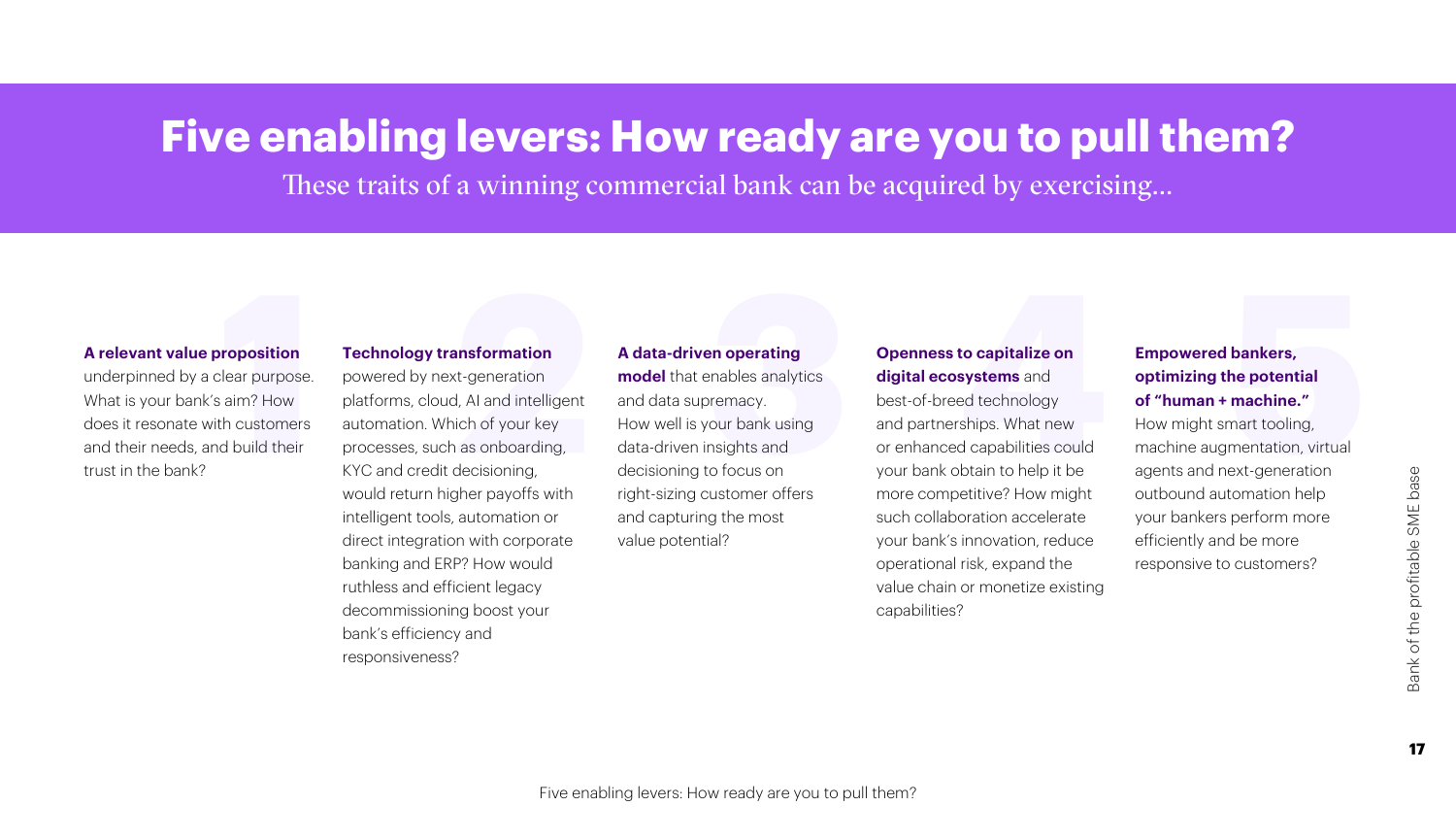### **Starting your journey to be the go-to-bank for SMEs**

Banks no longer have to view SME customers as difficult and costly to serve. By using technology innovation to demonstrate greater empathy, responsiveness, focus and efficiency in delivering services, banks can cultivate trusting, mutually-beneficial and highly-profitable partnering relationships with small and medium businesses—at a time when they're needed most.

Accenture can help. We have the commercial banking experience, insights, skills and capabilities to help banks hone the winning traits and create win-win relationships with SMEs that last.

#### **Dream big, start small**

#### **Create a vision**

Build a cohesive vision that defines the north star and long-term goal

#### **Get started, now**

Start with an achievable investment that has the potential to self-fund the transformation journey

#### **Build momentum**

Manage expectations, beat the plan and broadcast great news stories

#### **Build a mindset of continuous transformation**



**Balanced scorecard**

Develop a methodology that allows you to quickly prioritize and track value realization



#### **Focus on the process**

Results will follow; focus on the process of continuous investment to be the winning SME bank



#### **Self funding**

Look for opportunities to self-fund investments across the transformation journey

#### **Implement broadly**

#### **Breadth**

Ensure initiatives have breadth of impact across the business and operating model (data, tech, people, process)

#### **Balance**

Prioritize effectively, balancing quick wins with longer-term plays, understanding interdependency and managing impact on BAU

#### **Customer obsession**

Throughout, maintain discipline and ensure investments in the business all have a customer-centric lens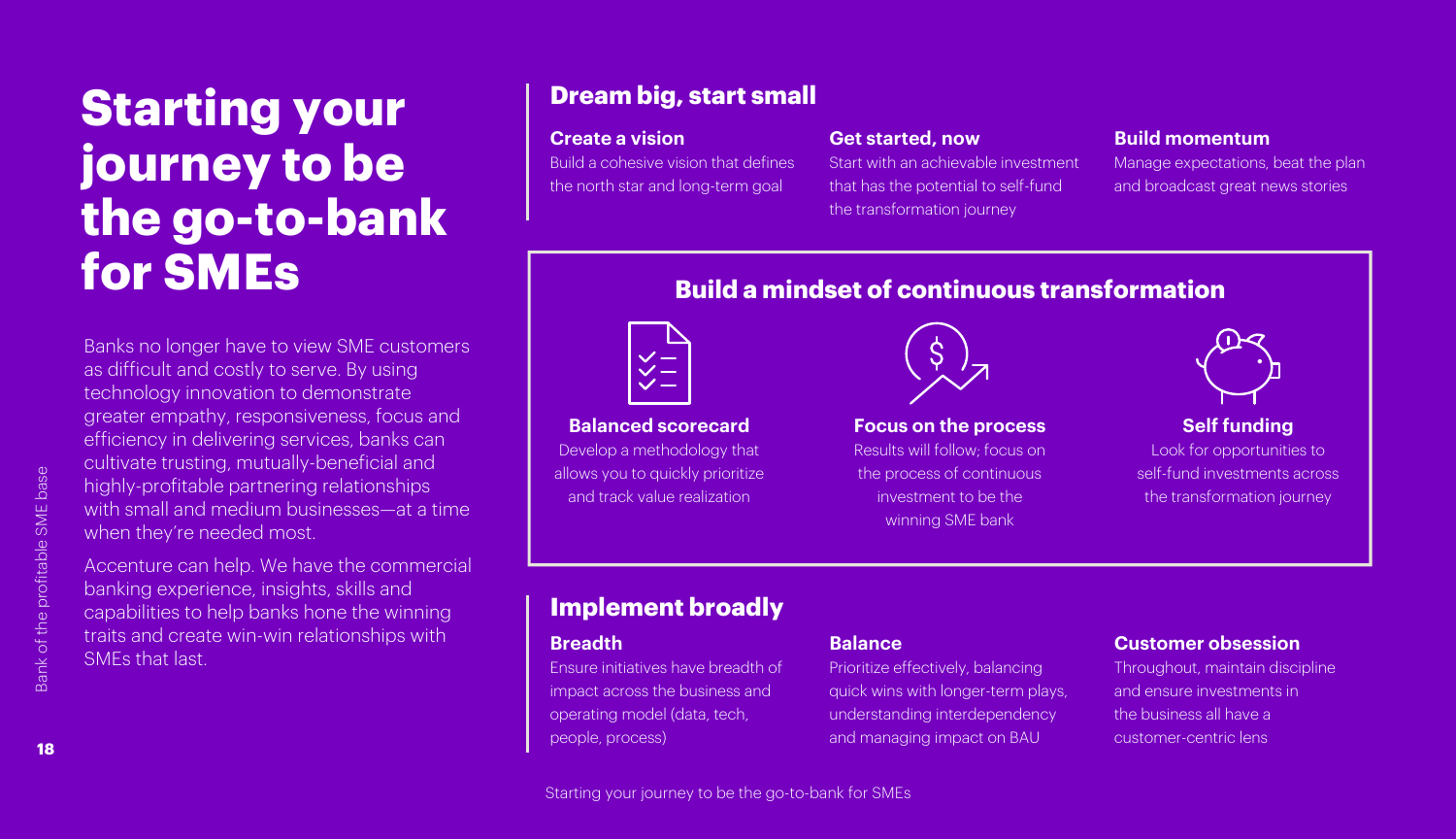### **Contact us**

#### **Authors Jared Rorrer**

Managing Director, Global Commercial Banking Lead jared.rorrer@accenture.com

#### **Thomas Merry**

Managing Director, Accenture Strategy, Banking thomas.merry@accenture.com

#### **Goffredo Amodio**

Managing Director, Accenture Strategy, Banking goffredo.amodio@accenture.com

**Francesca Caminiti** Director, Accenture Research, Banking francesca.caminiti@accenture.com

#### **Contributors**

**Edvina Kapllani** Manager, Accenture Research, Banking

edvina.kapllani@accenture.com

#### **Stefan Bongardt**

Manager, Accenture Research, Banking stefan.bongardt@accenture.com

#### **Stefano Braschi**

Specialist, Accenture Research, Banking stefano.braschi@accenture.com

### **References**

- 1. Accenture Purpose-Driven Banking Survey–SME Edition, May 2020. Panel: US, UK, Brazil, Italy (n=1283)
- 2. Barclays Press Release, "Get Your SME Back to Business With Barclays' New Online Toolkit," June 8, 2020.
- 3. ChatPips, "Asia Digital Bank Corporation Signs Memorandum of Understanding with Tencent Cloud," July 8, 2020. https://chatpips.com/press-release/entry/2020/07/08/21098-asia[digital-bank-corporation-signs-memorandum-of-understanding-with](https://chatpips.com/press-release/entry/2020/07/08/21098-asia-digital-bank-corporation-signs-memorandum-of-understanding-with-tencent-cloud?format=amp) -tencent-cloud?format=amp
- 4. The Business Journals, "Bridgeway Capital Debuts COVID-19 Response Fund," April 3, 2020. [https://www.bizjournals.com/pittsburgh/news/2020/04/03/bridge](https://www.bizjournals.com/pittsburgh/news/2020/04/03/bridgeway-capital-debuts-covid-19-response-fund.html) way-capital-debuts-covid-19-response-fund.html
- 5. Lydia website. https://www.lidya.co/ng/en/home/
- 6. The Economic Times, "Google is in Talks to Launch SME Lending on Pay Platform," June 25, 2020. [https://economictimes.indiatimes.com/small-biz/sme-sector/google](https://economictimes.indiatimes.com/small-biz/sme-sector/google-is-in-talks-to-launch-sme-lending-on-pay-platform/articleshow/76615624.cms?utm_source=contentofinterest&utm_medium=text&utm_campaign=cppst) -is-in-talks-to-launch-sme-lending-on-pay-platform/articleshow/7661 5624.cms?utm\_source=contentofinterest&utm\_medium=text&utm\_c ampaign=cppst
- 7. Infor press release, "Infor and DBS Bank Partner to Integrate Digital Trade Financing into Global Supply Chains," July 22, 2020. [https://www.infor.com/news/infor-and-dbs-bank-partner-financing](https://www.infor.com/news/infor-and-dbs-bank-partner-financing-supply-chains)supply-chains